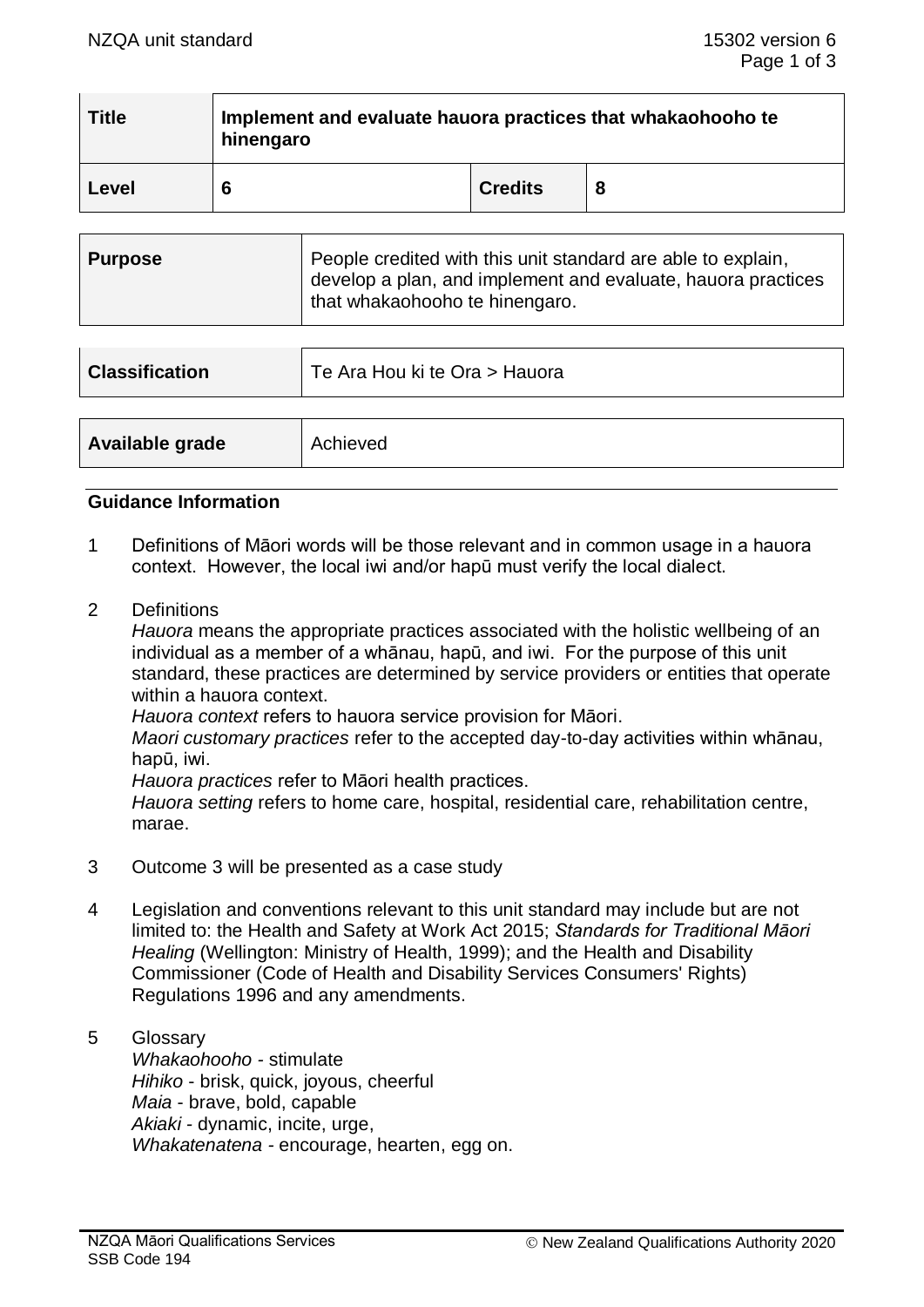# **Outcomes and performance criteria**

# **Outcome 1**

Explain hauora practices that whakaohooho te hinengaro.

## **Performance criteria**

- 1.1 Māori customary treatments that whakaohooho te hinengaro are identified in relation to tikanga.
- 1.2 Māori customary treatments that whakaohooho te hinengaro are described in relation to hauora practice.
- 1.3 Examine and compare Te Whare Tapa Whā and Te Pae Mahutonga and their impact on te hinengaro.

## **Outcome 2**

Identify a range of activities that whakaohooho te hinengaro.

#### **Performance criteria**

- 2.1 A range of activities to whakaohooho te hinengaro are identified and demonstrated.
	- Range activities may include but are not limited to  $-$  hei tama tū tama, whakaropiropi, kopikopi, mū tōrere, kī-ō-rahi, karakia, waiata, mōteatea, whaikōrero, karanga, whakataukī, pepeha, poi, tītītōrea, whai, whakapapa, developing te reo, pūrākau, pakiwaitara; evidence of three activities is required.
- 2.2 Activities are examined in relation to hauora setting and capabilities.
	- Range capabilities may include but are not limited to  $-$  access to services, at-risk participants, crisis situations, relevance; evidence of one setting and three capabilities is required.

# **Outcome 3**

Develop a plan that includes relevant whakaohooho te hinengaro activities.

#### **Performance criteria**

- 3.1 Plan includes tikanga related to whakaohooho te hinengaro.
	- Range plan may include but is not limited to karakia, kanohi-ki-tekanohi, kōrerorero, whanaungatanga, manaakitanga, aroha, kaitiakitanga; evidence of three is required.